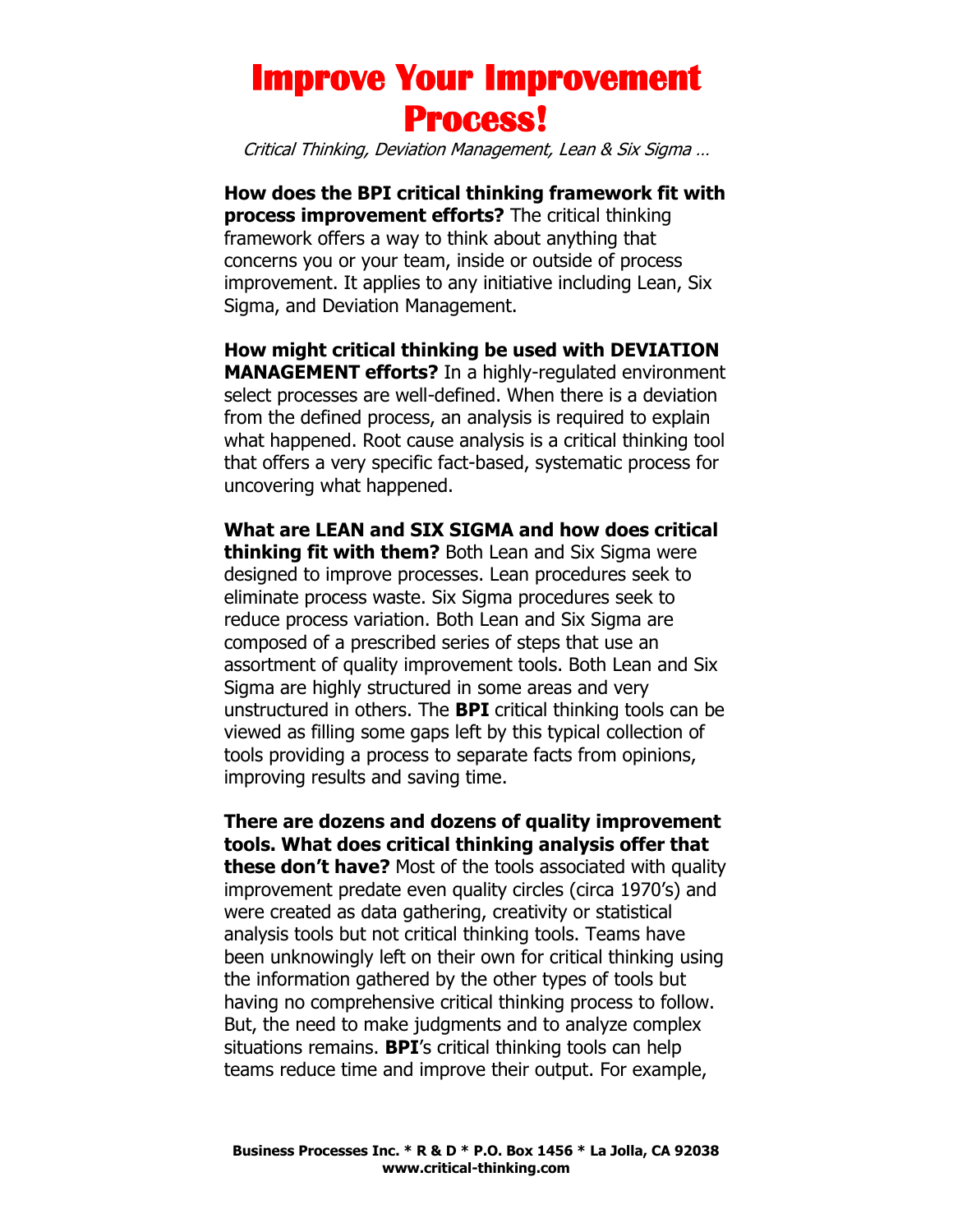with the **BPI** Problem Solving tool a list of possible causes can be evaluated logically before any tests or changes are done.

#### **It's an improvement of the continuous improvement**

**process?** Yes. There is an opportunity here to improve how both Lean and Six Sigma function by upgrading the tools they use – perhaps using some of the standard tools less often but more appropriately. And, having a visible process enables collaboration to evolve beyond verbal dialogue. You could say critical thinking is applying Lean principles to the earlier problem solving processes, reducing wasted discussions by providing key questions to answer, reducing the number of potential causes by starting with the facts, reducing waiting for approvals by improving communication to leaders, and avoiding re-investigating unresolved problems.

Six Sigma requires very careful selection of process variables for statistical analysis. Failure to understand the situation and improper selection of analytical tools will likely yield poor results. The **BPI** Problem Solving / Root-Cause process enables teams to identify the critical process variables for statistical analysis.

Of course, the critical thinking tools can be used on any concern the team might have and not just process improvement. The critical thinking framework supplies a process enabling any team to think together using the available information.

#### **-LEAN-**

#### **How might the critical thinking tools be used with Lean?**

The Lean approach provides a specific definition of a problem. In Lean a problem is any part of a process that fails to add value for the customer. This is waste. Examples of waste include: unnecessary transportation, waiting, inventory, defects, over-processing and so forth. A detailed mapping of the current process as it is implemented is followed by making a list of problems that fit this definition.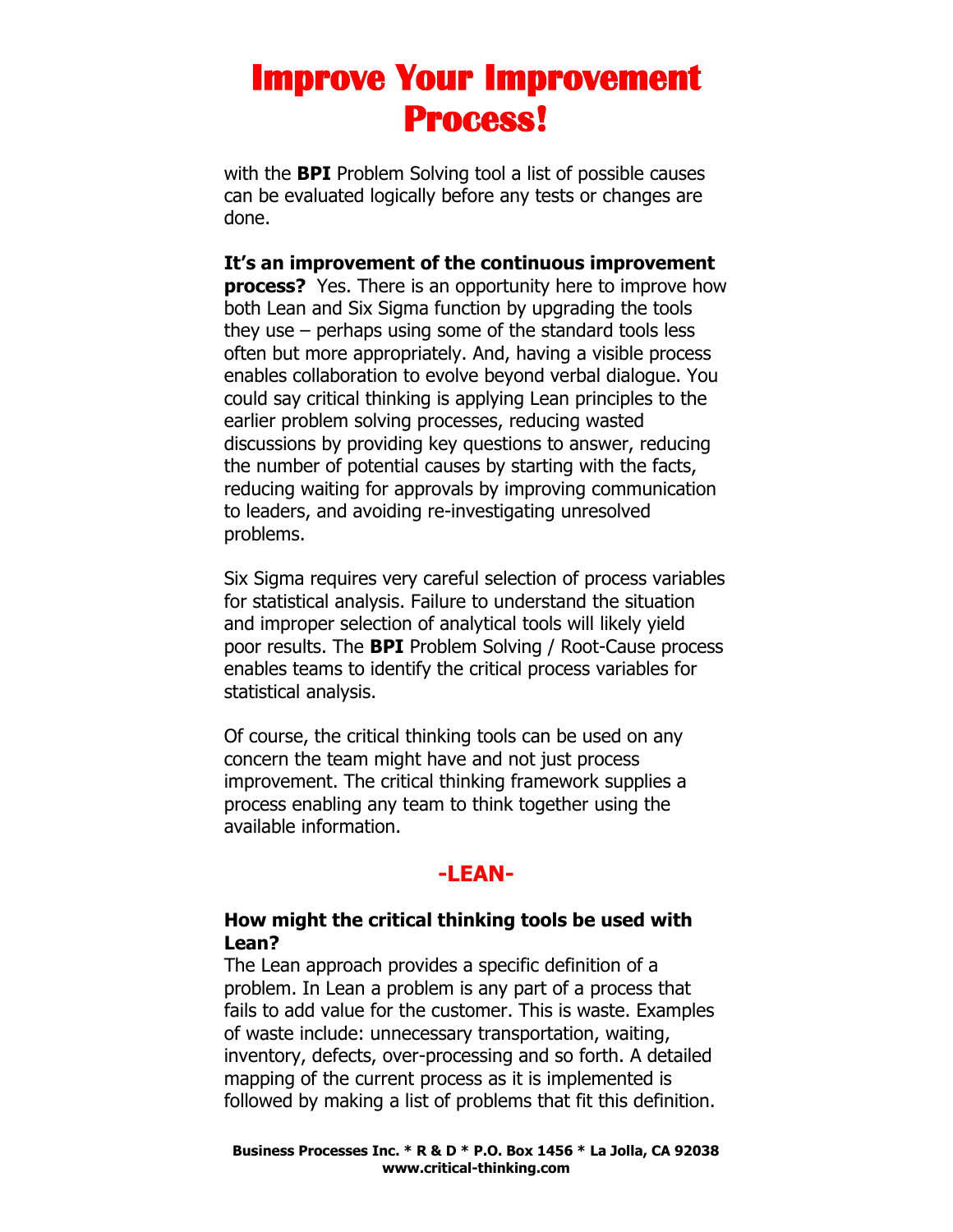**BPI CONCERN ANALYSIS** (or Problem Inventory). Critical thinking processes start with a list of observations (problems). So, this step is identical to the Lean procedure. The next Concern Analysis step is to edit the list to make sure that each problem is significant and requires independent action. Some problems are grouped, causal chains are revealed, and decisions made about what analysis is needed.

**BPI PROBLEM SOLVING.** If understanding how a problem came into being is necessary a cause / root cause tool is used. The **BPI** Problem Solving process is one of these tools. Other traditional quality improvement tools may also be used alone or in concert with any **BPI** tool. For example, the Cause-Effect diagram (Fishbone) is useful to start an informal listing of possible causes which can then be followed by the more precise listing of potential causes (step #2 of the **BPI** Problem Solving process).

**BPI DECISION MAKING.** Use this tool to evaluate options for how to improve the process and eliminate the high priority waste. It is especially important to represent stakeholder objectives in the process (step #2 of the **BPI**  Decision process). Brainstorming, a traditional quality tool, can be used to generate options to consider (insert step #3 of the **BPI** Decision process).

**BPI PLANNING** (or Project Management). A simple yet complete planning process avoids waste when the implementation is carried out  $-$  a so called Lean execution!

### **-SIX SIGMA-**

**How does critical thinking fit in with the Six Sigma process?** Six Sigma tools include powerful statistical methods for analyzing variation. However, these methods require a significant amount of preparation and time to conduct. It is best to evaluate problems logically first, using whatever information is already available. A statistical analysis (e.g. design of experiments) may be needed to verify the logical analysis (from **BPI** Problem Solving) and to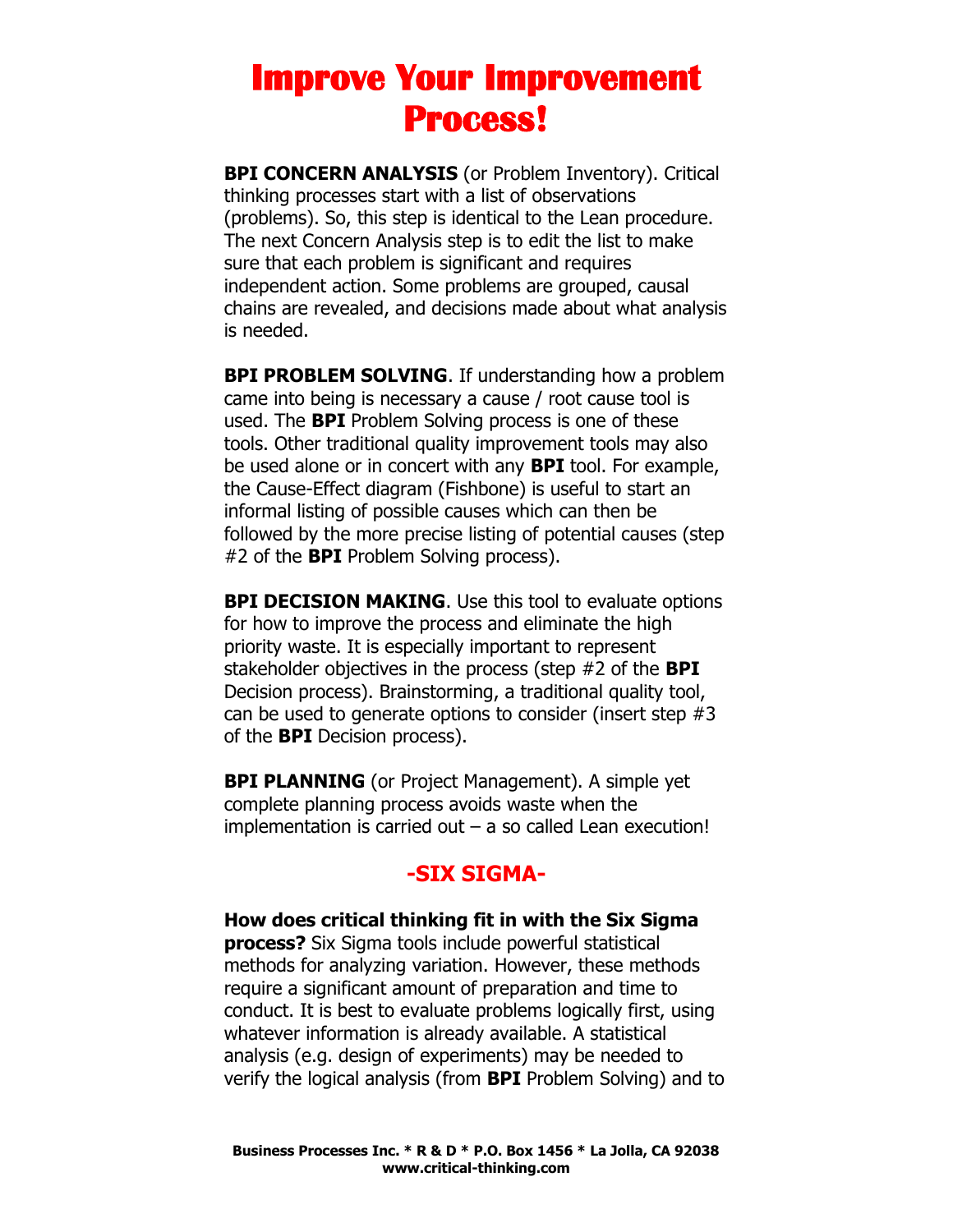generate new information so the optimum solution can be determined (using **BPI** Decision Making). In this way process-improvement can require less labor, time and materials owing to the narrowing of the focus before using statistical and experimental tools. The quality of the information will also be affected yielding more useful information per experiment. The process becomes: Factual convergence — Logical convergence — then Physical testing convergence. Skipping to Physical testing is expensive!

**How does critical thinking apply to the different types of variation?** Let's consider two types of variation: Common Cause and Special Cause.



COMMON CAUSE VARIATION is variation created by causes that are part of the target process as it is now constituted. The variation created by these causes is predictable based upon the historical performance of the process as revealed by a control chart. The variation falls between established control limits.

Six Sigma's specialty is reducing common cause variation (by using the design of experiments technology, for example). But, **BPI**'s critical thinking tools (e.g. RCA or root cause analysis) can help here, too. The **BPI** analysis relies upon looking at differences between similar processes as well as on-going changes inherent to the current process to develop and then logically test potential causes of the historical variation. (Workshop participants please refer to Start-Up Problem article in **BPI**'s Critical Thinking text.)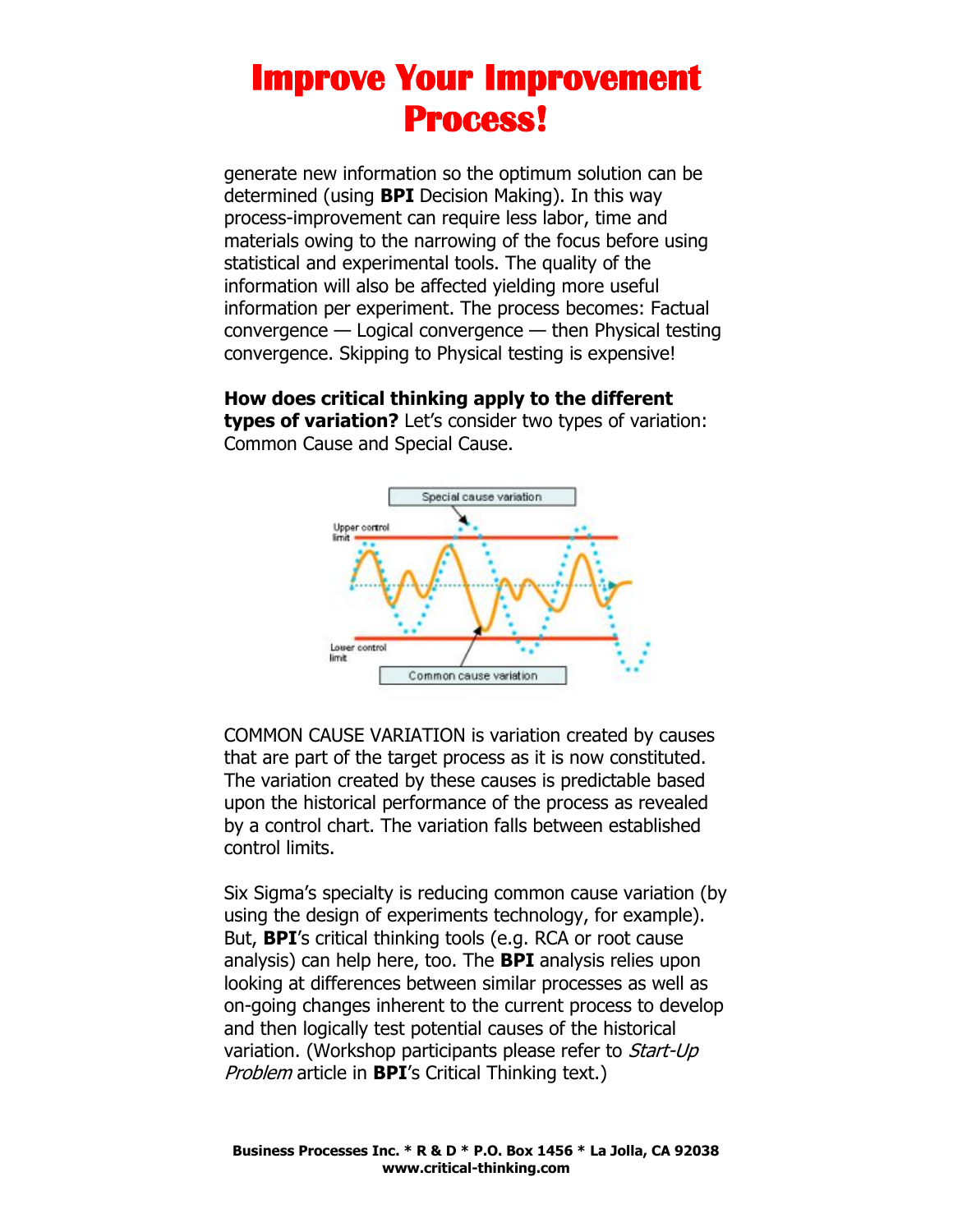The answer to these questions can help develop potential causes:

- What is different between the target process and similar higher performing processes?
- What is different when the process is working well vs. when it is working less well?

After building a list of potential causes focus on those that pass the **BPI** logical test. These most likely causes can be formally tested by other (e.g. Six Sigma) methods.

#### **What about Special Cause variation?**

SPECIAL CAUSE VARIATION is always a surprise. This variation is from new, unanticipated, emergent, or previously overlooked aspects of the system. This is evidence of some change in the system or a lack of understanding of same. Statistical theory requires separating the Common Cause variation from Special Cause variation to apply statistical analysis. The analysis is applied to Common Cause variation only.

#### **How is Special Cause variation analyzed?**

The **BPI** Critical Thinking tools analyze and correct Special Cause variation. The Problem-Solving tool uncovers and verifies the cause of the variation. Then the Root Cause Analysis procedures more fully reveal the sequence of events that created the variation. With a full understanding of how the variation was created the Decision-Making tool is used to select the best corrective action and Planning used to map out implementation steps. As mentioned above, other quality and process improvement tools can be used to gather data and generate ideas as needed within the critical thinking framework. These other tools include, for example, Cause-Effect Diagram (Fishbone); Brainstorming; and Run Charts. The use of 5 Whys technique can help determine a suitable problem statement by reaching a point where asking why is unanswerable.

#### **Regarding using the BPI tools outside of process improvement, does understanding Common Cause and Special Cause variation help when finding a problem's cause?**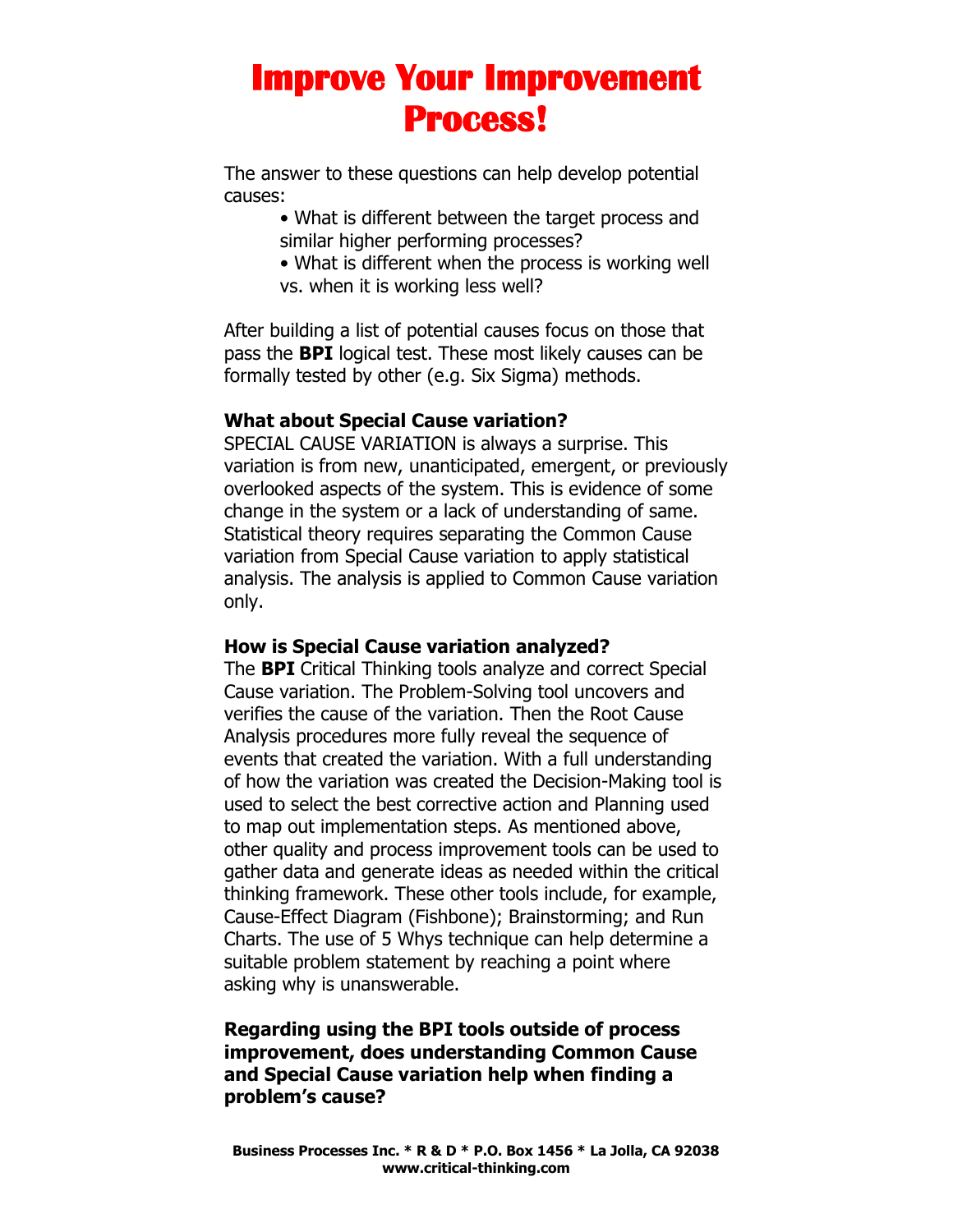In the absence of control chart data and before the real cause is determined it is not possible to state whether the cause is due to Common Cause or Special Cause variation. Therefore, how Problem Solving is done should not assume one or the other.

Special Cause variation is really the default option when using the **BPI** Problem Solving process. That is, it is not necessary to have any special awareness of the distinction between Special Cause vs. Common Cause variation to handle Special Cause variation.

But, regarding Common Cause variation, here are two tips for how to do the **BPI** Problem Solving process to allow fair consideration of Common Cause variation. First, when setting up comparisons between the Problem Area and the Non-Problem Area make sure to include similar objects, organizations, or groups.

For example, a manufacturer producing a product using a process common in the industry should set up comparisons of similar products within that industry. This forces a perspective that fits the industry-wide reality.

If the problem is common across the industry, then the most likely cause could be the common cause variation associated with the process being used.

The second Problem Solving tip is in the Potential Causes step. Potential Causes should be developed based on what is different about the Problem Area compared to the Non-Problem Area. This forces common elements between the two areas to drop out of the analysis leaving only what is unique to the Problem Area. Note that this step relies on a clear and properly constructed Problem Description to focus on differences. If you have not put in similar objects (services, organizations) nothing is there to keep you from chasing dead ends – thinking something is different when it is not.

The way the type of variation comes into play in these **BPI**  critical thinking tools is: